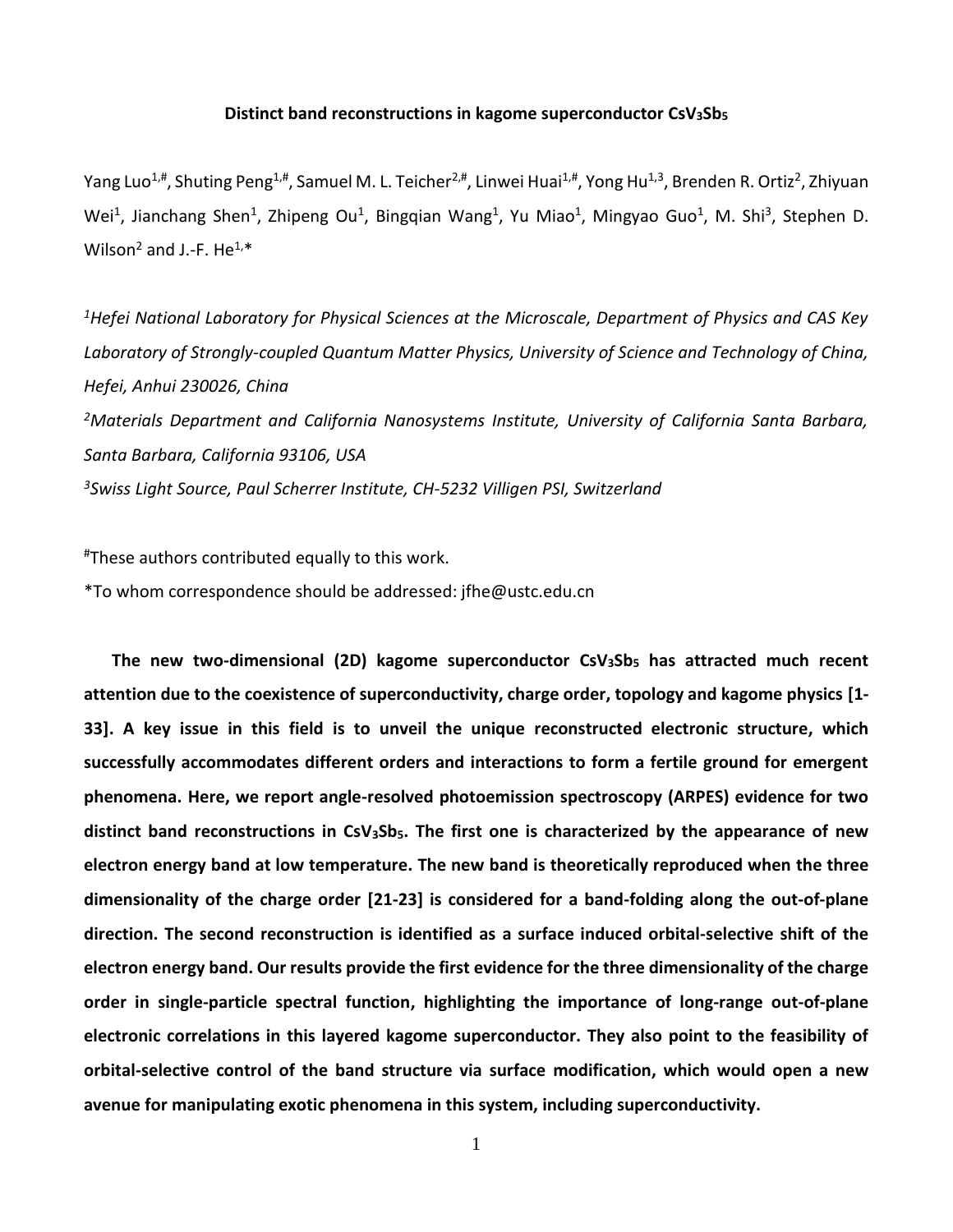$CsV<sub>3</sub>Sb<sub>5</sub>$  is a member of the new class of  $AV<sub>3</sub>Sb<sub>5</sub>$  (A= K, Rb, Cs) kagome superconductors [1-36] with a layered crystal structure (Fig. 1a). The V sublattice forms a perfect kagome net (Fig. 1b), which is interwoven with a hexagonal net of Sb atoms in the same plane (Fig. 1a). This V<sub>3</sub>Sb layer is then bounded above and below by Sb honeycomb lattices and Cs hexagonal lattices (Fig. 1a). The corresponding three dimensional (3D) Brillouin zone (BZ) is shown in Fig. 1c. Due to the layered crystal structure, a projected 2D BZ is often used for simplicity (see Fig. 1c,d; the high symmetry points are marked as  $\bar{\Gamma}$ ,  $\bar{K}$  and  $\bar{M}$ ). While topological states and electron correlation effects are naturally expected from the kagome net in CsV<sub>3</sub>Sb<sub>5</sub>, the existence of a charge density wave (CDW) order below T<sub>CDW</sub>=94K and a superconducting ground state (*Tc*=2.5K) has further increased the richness of this system at low temperature [2-33].



*Fig. 1 Distinct band reconstructions in CsV3Sb5. (a) Crystal structure of CsV3Sb5. (b) The kagome lattice formed by vanadium atoms. (c) Schematic of the 3D BZ and the projected 2D BZ. (d) Fermi surface mapping shown in the projected 2D BZ. (e) Band structure evolution during the cooling process. The location of the*−*M momentum cut is marked by the red line in (d). (f) Band structure along*−*M direction measured at 25K on a fresh sample surface. The blue stars(red hexagons) mark the bottom (top) of the*  $\alpha$  *(* $\beta$ *) band. The red dashed line is a quide for the eye.*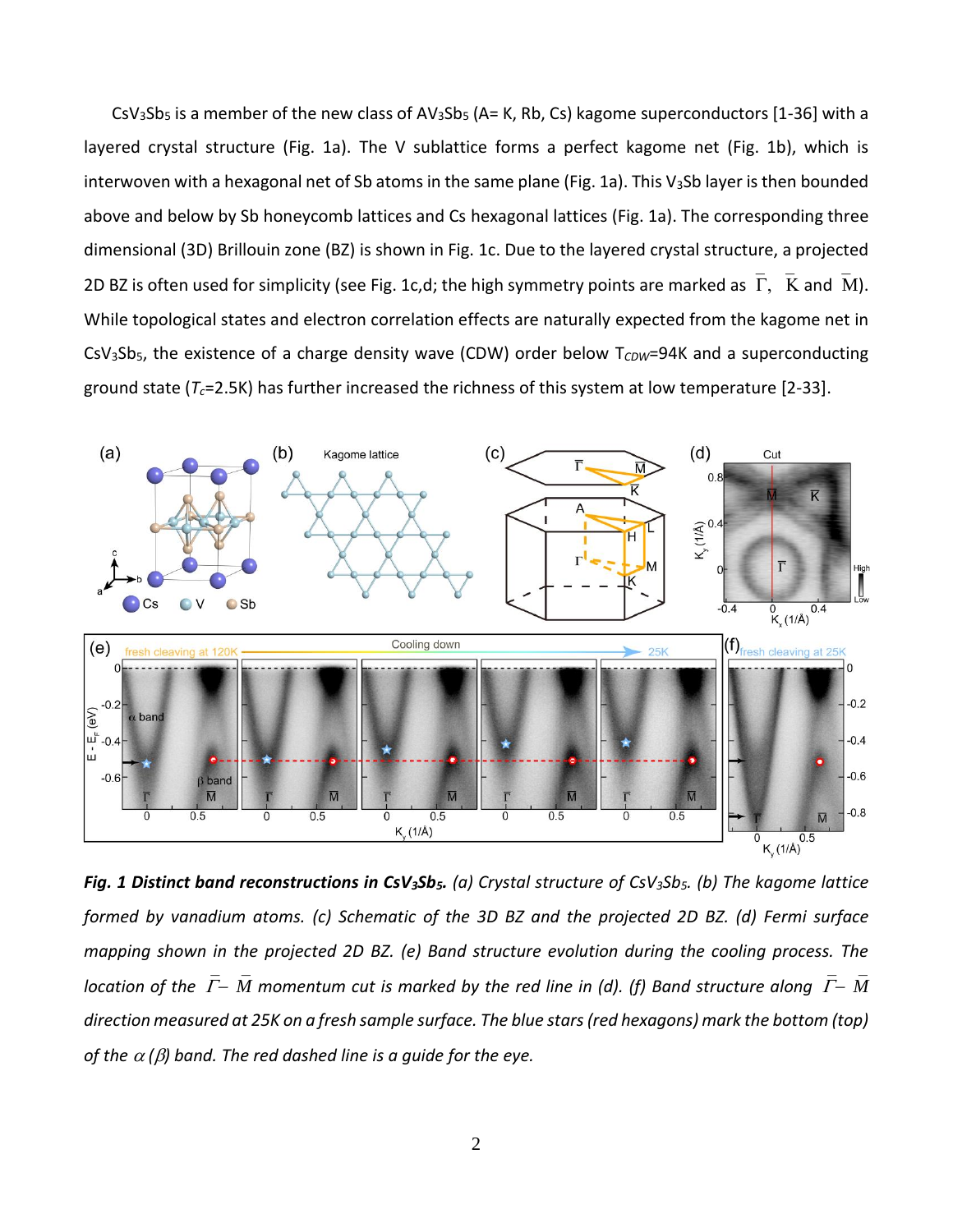In order to track the evolution of the electronic structure, the sample was cleaved at a temperature above the CDW transition (T>T<sub>CDW</sub>) and slowly cooled down towards a low temperature (T=25K). As shown in Fig. 1e, the electron-like band around  $\overline{\Gamma}$  moves up towards the Fermi energy (E<sub>F</sub>) (marked by blue stars), while the hole-like band around  $\overline{M}$  remains at almost the same energy (marked by red hexagons). For simplicity, we label these two bands as  $\alpha$  band and  $\beta$  band, respectively (Fig. 1e). However, the above band evolution is distinct from the electronic structure measured on a sample directly cleaved at the low temperature (25K). As shown in Fig.1f, the upward energy shift of the  $\alpha$  band around  $\Gamma$  is absent. Instead, a clear electron-like band bottom is observed at a much deeper binding energy (around -0.8eV at the  $\Gamma$  point). The different band structures probed at the same temperature (25K) indicate the existence of two distinct band reconstructions in this material system.



*Fig. 2 Comparison of the band structure above and below the CDW transition temperature on fresh sample surfaces. (a) Band structure along the*−*M direction measured at 115 K on a fresh sample surface cleaved at the same temperature. (b) Same as (a), but at 25K. (c-d) EDCs near*  $\overline{\Gamma}$  *for the data measured at 115K (c) and 25K (d), respectively. Blue triangles label the*  $\alpha$  *band, and red circles label the new*  $\alpha'$  *band. The EDC at*  $\overline{\Gamma}$  is shown in green (yellow) for the data at 115K (25K), and plotted in an *expanded scale in (e). The blue arrow in (e) marks the EDC peak from the*  $\alpha$  *band, and the red arrow marks the peak from the new*  $\alpha'$  *band at 25K. (f) Schematic of the*  $\alpha$  *and*  $\alpha'$  *bands. The blue curve represents* the temperature independent  $\alpha$  band, and the red curve represents the new  $\alpha'$  band observed *at 25K.*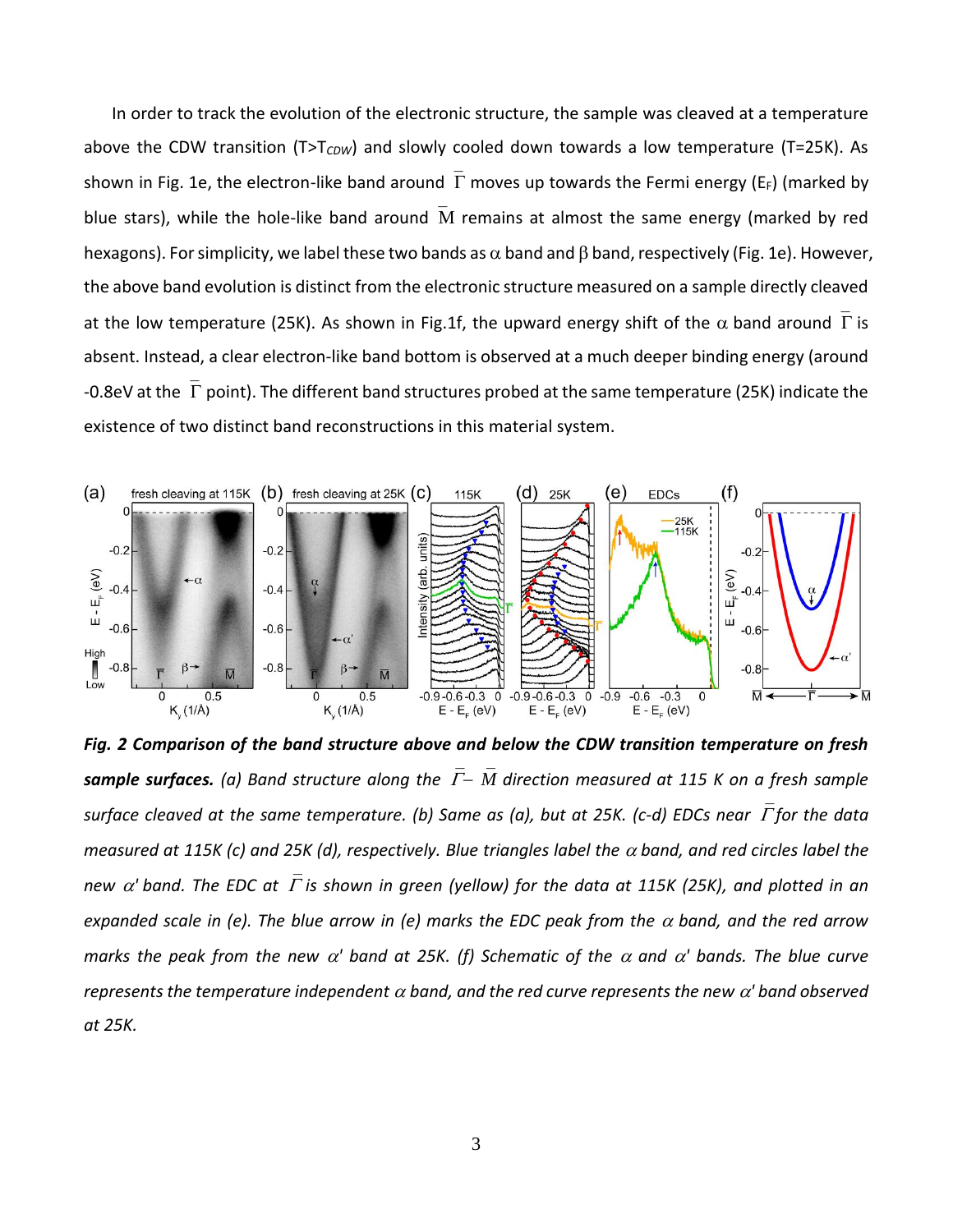To avoid possible complications during the cooling process, we first compare the band structure of two CsV<sub>3</sub>Sb<sub>5</sub> samples cleaved at 115K (T>T<sub>CDW</sub>) and 25K (T<T<sub>CDW</sub>), respectively. The electron energy bands in the normal state (T>T<sub>CDW</sub>) are well captured by the corresponding DFT calculations [2] (Fig. 4a). However, more electronic features seem to appear at low temperature with a prominent band reconstruction around  $\bar{\Gamma}$  (Fig. 2b). A careful examination of the energy distribution curves (EDCs) reveals a new electron-like band (marked by the red circles in Fig. 2d) in addition to the original  $\alpha$  band (marked by the blue triangles in Fig. 2c,d). This is quantitatively confirmed by the temperature dependence of the EDC at  $\Gamma$ . As shown in Fig. 2e, the EDC peak from the  $\alpha$  band (marked by the blue arrow) shows little change with temperature while an additional peak from the new band only appears at low temperature (around -0.8eV; marked by the red arrow; also see Supplemental Materials Fig. S1). For simplicity, we label the new electron-like band observed at low temperature as  $\alpha'$  band, hereafter. We also summarize the original  $\alpha$  band (blue) and the low temperature  $\alpha'$  band (red) in Fig. 2f.

After establishing the temperature induced band reconstruction, we next investigate the other type of band evolution observed during the cooling process. To isolate the tuning parameters, we fix the temperature at 115K and measure the band structure as a function of time (Fig. 3). We track the energy position of  $\alpha$  ( $\beta$ ) band bottom (top) by the EDC peak at  $\overline{\Gamma}$  ( $\overline{M}$ ), as illustrated in Fig. 3a,b (d,e). The systematic time evolution of the EDC peak is shown in Fig. 3c (f). It is clear that the  $\alpha$  band moves up towards the  $E_F$ , while the  $\beta$  band shows little change as a function of time. The overall band evolution reproduces that observed during the cooling process (Fig. 1e). Therefore, this type of band reconstruction is associated with time but not temperature.

We next discuss the origins of these two distinct band reconstructions in this system. First, we consider the band reconstruction as a function of temperature. The coexistence of both  $\alpha$  and  $\alpha'$  bands at low temperature seems to suggest a band splitting, which has been reported in magnetic materials [37]. However,  $CsV_3Sb_5$  does not exhibit any resolvable magnetic order [2]. Moreover, a band splitting would change the energy position of the original  $\alpha$  band, which is inconsistent with the experiment. Electron-phonon coupling can also give rise to a replica band at a deeper energy [38]. But the energy separation between  $\alpha$  band and  $\alpha'$  band is greater than 300meV, which is much higher than the phonon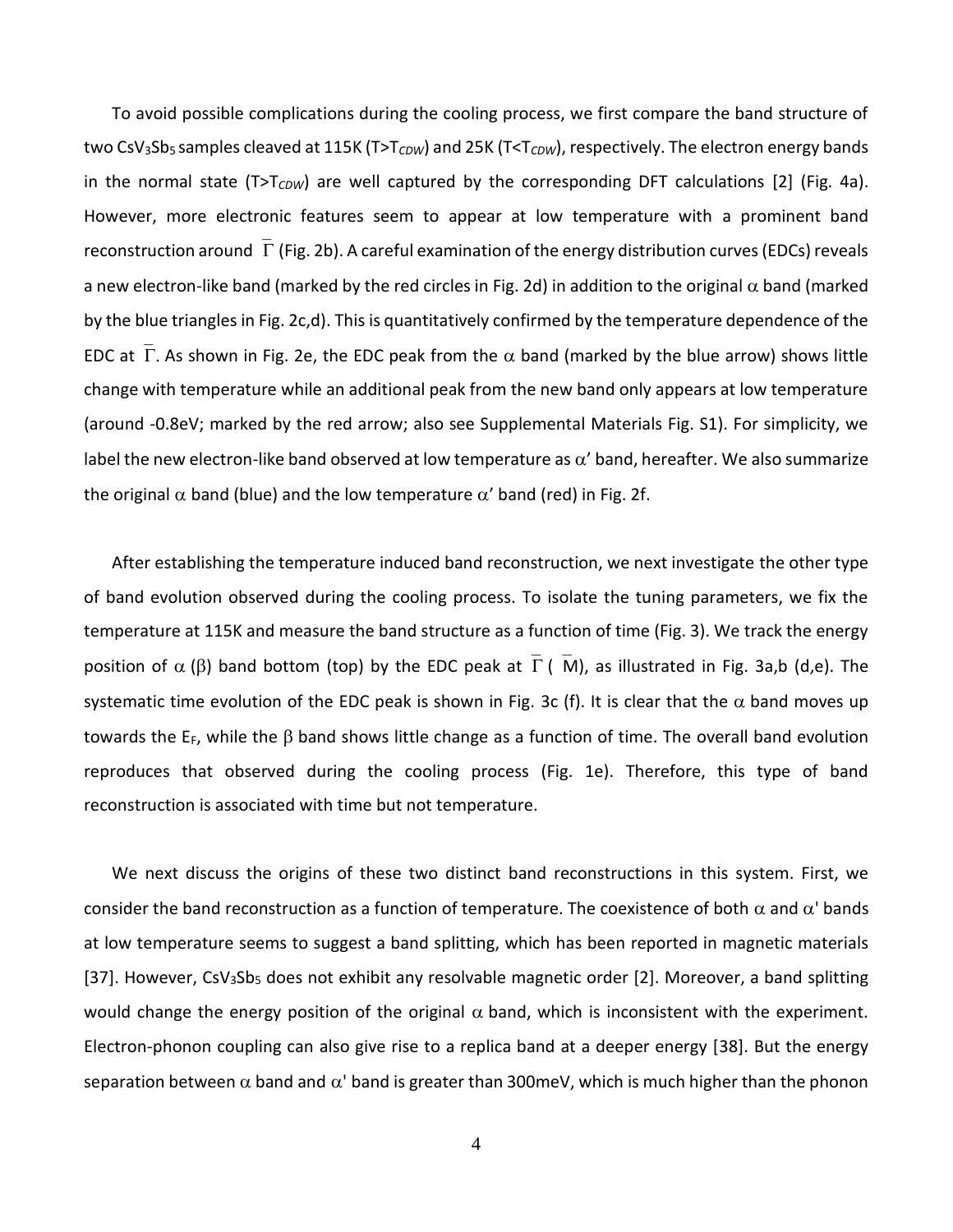

*Fig. 3 The evolution of band structure as a function of time. (a) Photoelectron intensity plot of the*  $\alpha$ *band around*  $\bar{\Gamma}$ . (b) EDC at  $\bar{\Gamma}$  with its energy range marked by the black line in (a). (c) Time evolution of *the EDC in (b). The intensity of the EDC peak is shown by the color scale. (d-f) Same as (a-c), but for the*   $\beta$  band around *M*.

energies in this material system. A surface reconstruction has been reported to account for additional shadow bands in layered-materials [39]. But such a surface reconstruction has not been observed in CsV<sub>3</sub>Sb<sub>5</sub> yet. It also remains unclear how surface reconstruction can give rise to the  $\alpha'$  band at a deeper energy. On the other hand, we find that the temperature induced band reconstruction can be well reproduced by considering an out-of-plane band folding induced by the 3D charge order in  $CsV<sub>3</sub>Sb<sub>5</sub>$ [17,21-24]. While the band structure of CsV<sub>3</sub>Sb<sub>5</sub> is primarily quasi-2D, a significant K<sub>z</sub> difference can be identified between  $\Gamma$  and A in the 3D BZ (Fig. 4a), where the electron-like band around A locates at a much deeper energy. As shown in Fig. 4c, when the unit cell along the out-of-plane direction is doubled by the 3D charge order, the ALH plane in the BZ will be folded to the  $\Gamma$ MK plane. As such, the deep electron-like band along L-A-L (Fig. 4a) will be folded to the M- $\Gamma$ -M direction (Fig. 4b), giving rise to the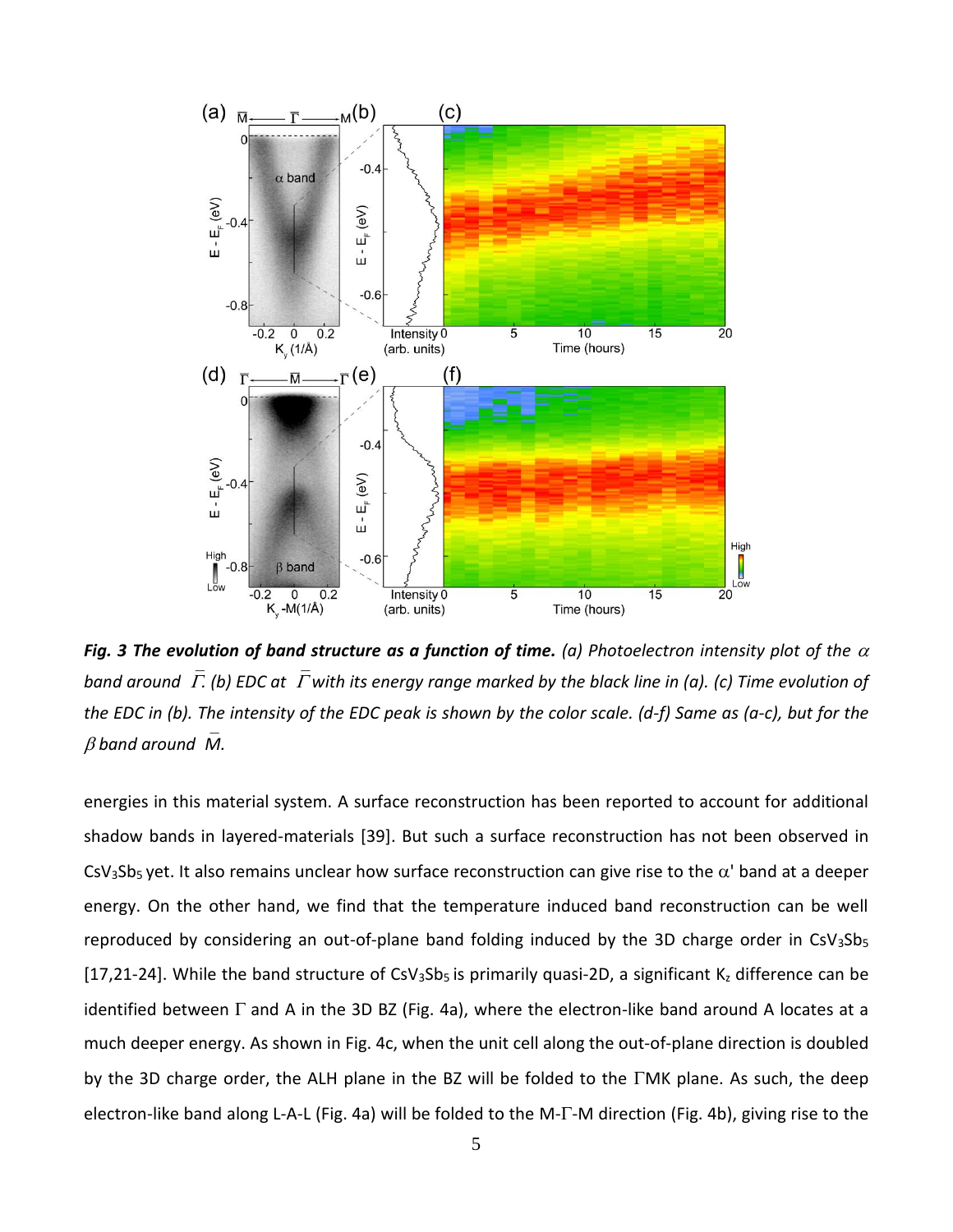$\alpha'$  band observed in the experiment. We note that the DFT calculation also shows a hole-like band close to the bottom of the  $\alpha'$  band. However, this band disappears when in-plane component of the charge order [19] or electron correlation [40] is considered in the calculations. In this sense, our results reveal the direct coupling of the real space 3D charge order [21,22] to the single particle spectral function of the system. We note that electronic states dressed by the long-range out-of-plane correlation of charge order in CsV<sub>3</sub>Sb<sub>5</sub> may have important implications. For instance, high-temperature superconductivity in cuprates shows 3D superconducting coherence with primarily 2D electronic band structures [41], and the experimental identification of 3D charge order revealed an intimate link between superconductivity and charge order beyond simple competition [42]. In the current case, 3D superconductivity is realized in the quasi-2D kagome metal [2-11,33], where 3D charge order also appears and dresses the quasi-2D electronic structure. It would be interesting to explore the nature of the out-of-plane interaction that stabilizes the 3D ordering tendencies in CsV<sub>3</sub>Sb<sub>5</sub> and related quasi-2D kagome superconductors.



*Fig. 4 DFT calculations of the band structure. (a) Calculated band structure along high symmetry directions in the 3D BZ. (b) The folded band structure, in which the bands along L-A-L (red) and M--M (blue) coexist along the same momentum cut. (c) Schematic of the BZ folding along the out-of-plane direction, induced by the 3D charge order. (d-e) Orbital-resolved calculations for*  $\alpha$  *band (d) and*  $\beta$  *band (e). The size of the symbols represents the relative projection contribution of the corresponding orbitals.*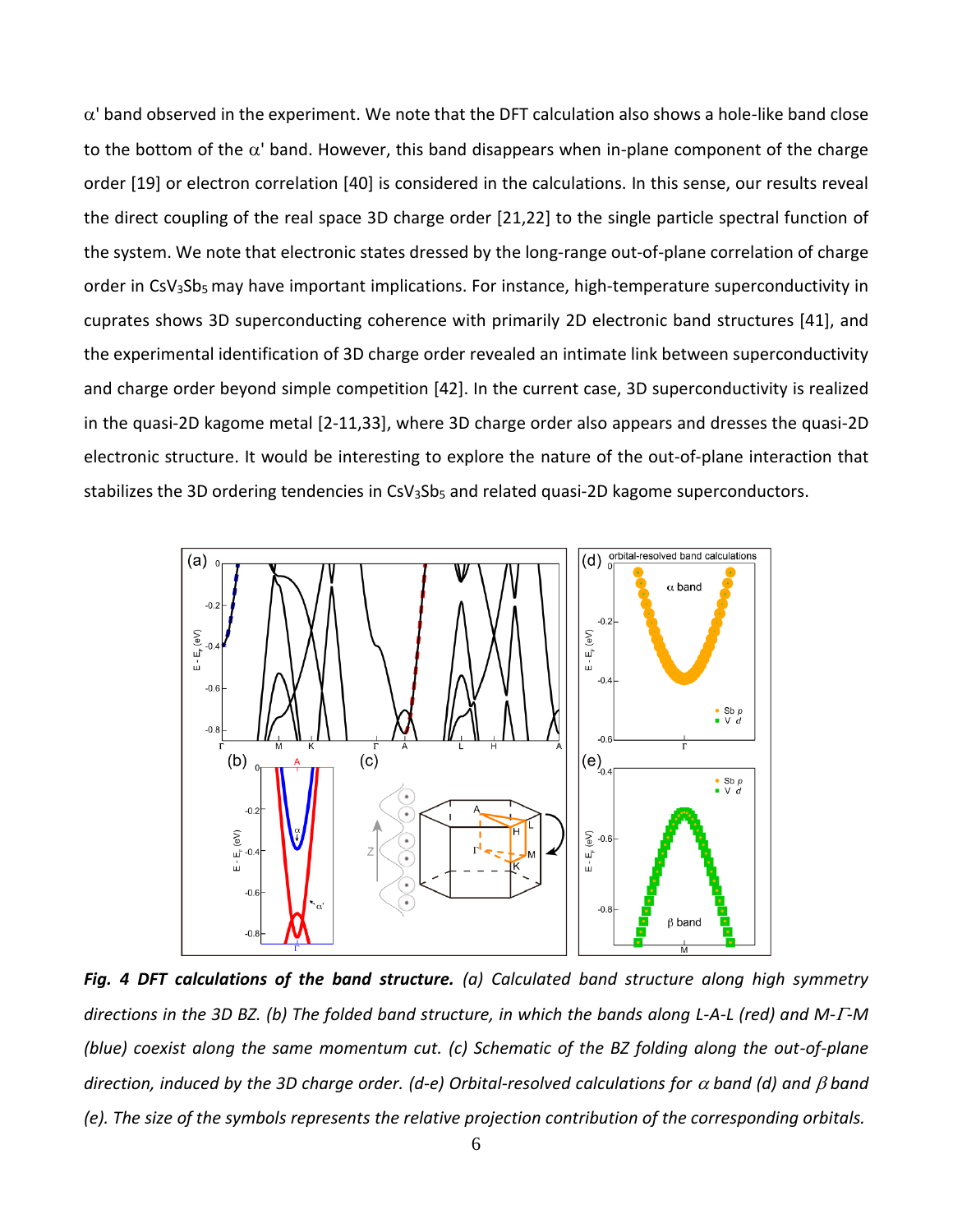The origin of the band reconstruction as a function of time is necessarily associated with changes of sample surface; however, the observed band evolution is not due to a trivial aging effect. Sample aging typically broadens the measured spectrum but should not shift the energy of the band. The different evolution between  $\alpha$  band and  $\beta$  band observed in the experiment is also distinct from a simple band filling with carriers, which would give rise to a rigid band shift. To deepen the understanding, orbitalresolved DFT calculations have been carried out. As shown in Fig. 4d,e, the  $\alpha$  band is dominated by Sb porbitals, whereas the  $\beta$  band is mainly from V d-orbitals. Therefore, the time-dependent band evolution represents an orbital-selective energy shift of the electron energy band, which mainly involves the Sb *p*orbitals. This is consistent with a recent proposal considering an orbital-selective hybridization of hole carriers from surface vacancies of Cs atoms [11], where the Sb *pz*-orbitals pointing towards the Cs atoms are mainly involved. In the calculation, the  $\alpha$  band shows an upward shift in energy with increasing Cs vacancies, whereas the  $\beta$  band remains unchanged [11]. This result is well-aligned with our experimental observation, if we assume the fresh sample surface loses Cs atoms and forms Cs vacancies as a function of time. The formation of Cs vacancies on the cleaved sample surface has also been observed by STM measurements. Most importantly, this orbital-selectively reconstructed band structure could in turn enhance the superconductivity and suppress the charge order [11]. It indicates the feasibility of orbitalselective control of the band structure and physical properties in  $CsV<sub>3</sub>Sb<sub>5</sub>$  via surface modification.

The last thing to discuss is the absence of the  $\alpha'$  band when the sample is slowly cooled down to a low temperature below the charge ordering transition (Fig. 1e). One possibility is that the accumulated Cs vacancies break the long-range coherence of the 3D charge order on a few top-layers of the sample. STM results show that the pure long-range 2X2X2 charge order mainly appears on the surface region with periodic Cs atoms, whereas the Sb-terminated region is dominated by a 1X4 surface modulation [20,21]. If the  $\alpha'$  band is induced by the 3D 2X2X2 charge order, then it may disappear on the sample surface without periodic Cs atoms.

Our work has identified two distinct band reconstructions in  $CsV<sub>3</sub>Sb<sub>5</sub>$ . The new band observed at low temperature is reproduced by considering a coupling with the long-range out-of-plane correlation of the 3D charge order. The orbital-selective band reconstruction observed as a function of time, on the other hand, is consistent with an orbital-selective hybridization of hole carriers from surface vacancies. It thus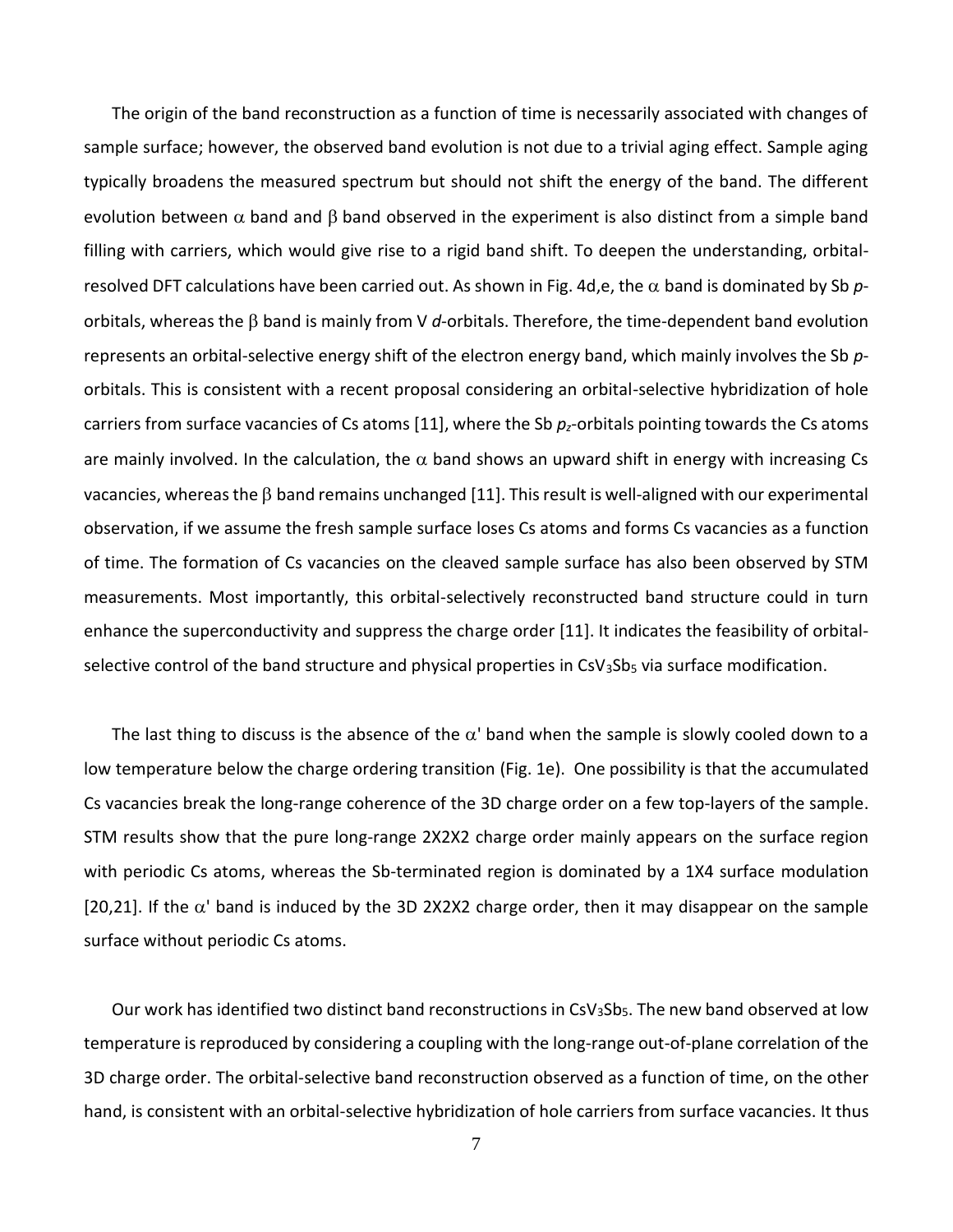provides a unique window to manipulate the electronic structure and associated physical phenomena in this new class of materials. Future studies exploring surface manipulation with different dopants [43,44] are motivated by our result.

## **Methods**

Single crystals of  $CsV_3Sb_5$  were grown by the self-flux method as described elsewhere [1,2]. The samples were cleaved *in-situ* with a base pressure of 6 X 10<sup>-11</sup>torr. The photoemission measurements were carried out at our lab-based ARPES system with 21.2eV photons. The energy resolution was set at 5meV for the measurements. The Fermi level was referenced to that of a polycrystalline Au in electrical contact with the samples. DFT calculations were performed without spin-orbit-coupling in VASP *v*5.4.4 [45-47] using identical parameters to a recent study [2]. The calculated Fermi level was set to the DFT value and the orbital projections were determined using LOBSTER [48,49] for improved fidelity. While recent work has demonstrated a slight shift of the Fermi level relative to the DFT calculation, as well as energy gaps associated with spin-orbit coupling, these small adjustments do not affect the arguments discussed in the current study.

## **References**

- 1. B. R. Ortiz *et al*., *New kagome prototype materials: discovery of* KV3Sb5, RbV3Sb5, *and* CsV3Sb5. Phys. Rev. Mater*.* **3**, 094407 (2019).
- 2. B. R. Ortiz *et al*., CsV3Sb5*: a Z*<sup>2</sup> *topological Kagome metal with a superconducting ground state*. Phys. Rev. Lett*.* **125**, 247002 (2020).
- 3. S. L. Ni *et al*., *Anisotropic superconducting properties of Kagome metal* CsV3Sb5. Chin. Phys. Lett. **38**, 057403 (2021).
- 4. X. Chen, X. H. Zhan, X. J. Wang, J. Deng, X. B. Liu, X. Chen, J. G. Guo, and X. L. Chen, *Highly Robust Reentrant Superconductivity in* CsV3Sb<sup>5</sup> *under Pressure*. Chin. Phys. Lett. **38**, 057402 (2021).
- 5. C. C. Zhao *et al*., *Nodal superconductivity and superconducting domes in the topological Kagome metal* CsV3Sb5. arXiv:2102.08356.
- 6. K. Y. Chen, N. N. Wang, Q. W. Yin, Z. J. Tu, C. S. Gong, J. P. Sun, H. C. Lei, Y. Uwatoko, and J. G. Cheng, *Double superconducting dome and triple enhancement of T<sub>c</sub> in the kagome superconductor CsV<sub>3</sub>Sb<sub>5</sub> under high pressure*. arXiv:2102.09328.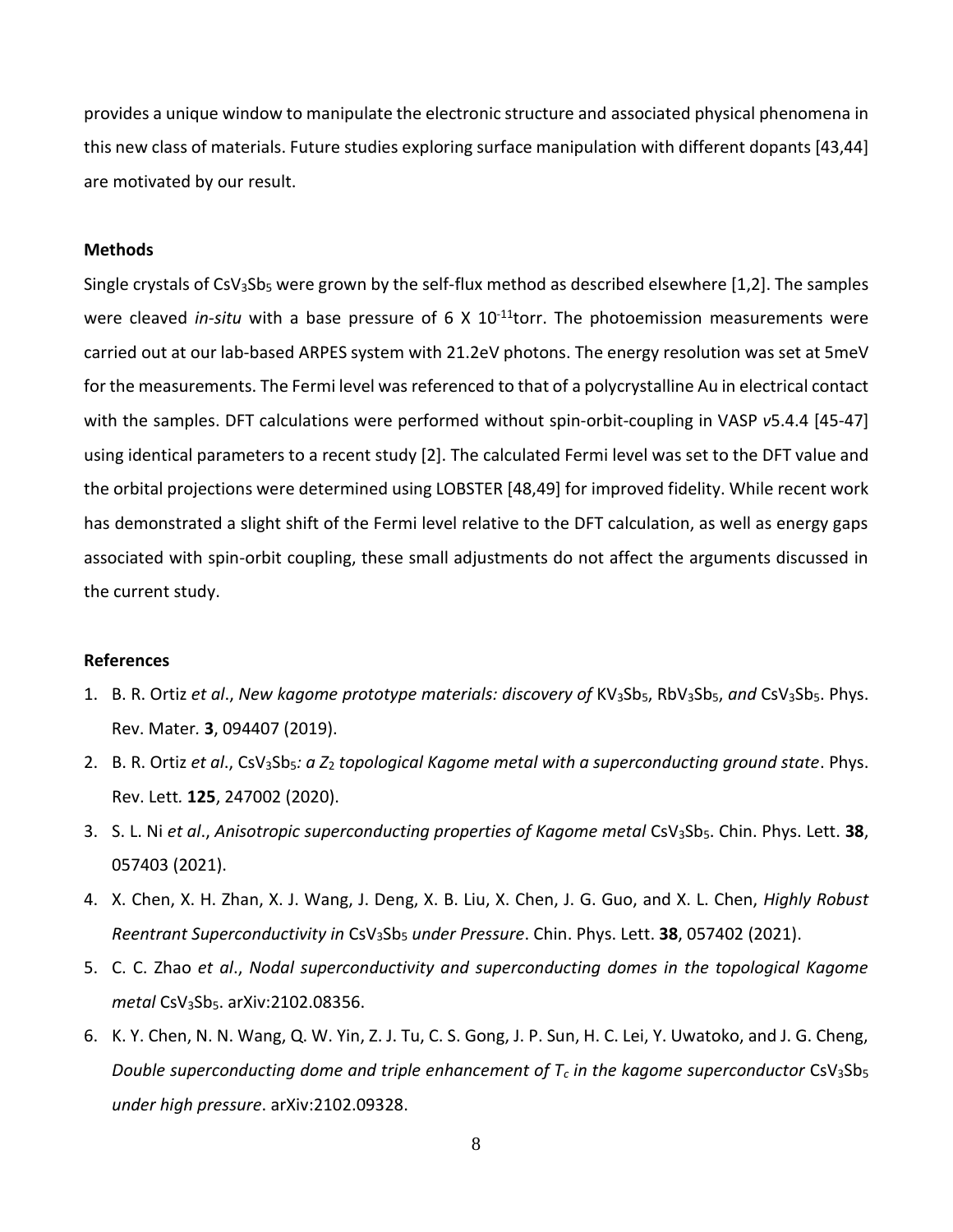- 7. W. Y. Duan *et al*., *Nodeless superconductivity in the kagome metal* CsV3Sb5. arXiv:2103.11796.
- 8. Z. Y. Zhang *et al*., *Pressure-induced Reemergence of Superconductivity in Topological Kagome Metal*  CsV3Sb5. arXiv:2103.12507.
- 9. Y. Xiang, Q. Li, Y. K. Li, W. Xie, H. Yang, Z. W. Wang, Y. G. Yao, and H. H. Wen, *Twofold symmetry of caxis resistivity in topological kagome superconductor* CsV3Sb<sup>5</sup> *with in-plane rotating magnetic field*. arXiv:2104.06909.
- 10. H. S. Xu, Y. J. Yan, R. T. Yin, W. Xia, S. J. Fang, Z. Y. Chen, Y. J. Li, W. Q. Yang, Y. F. Guo, and D. L. Feng, *Multiband superconductivity with sign-preserving order parameter in kagome superconductor*  CsV3Sb5. arXiv:2104.08810.
- 11. Y. P. Song, T. P. Ying, X. Chen, X. Han, Y. Huang, X. X. Wu, A. P. Schnyder, J. G. Guo, and X. L. Chen, *Enhancement of superconductivity in hole-doped* CsV3Sb<sup>5</sup> *thin films*. arXiv:2105.09898.
- 12. F. H. Yu, T. Wu, Z. Y. Wang, B. Lei, W. Z. Zhou, J. J. Ying, and X. H. Chen, *Concurrence of anomalous Hall effect and charge density wave in a superconducting topological kagome metal*. arXiv:2102.10987.
- 13. H. Zhao, H. Li, B. R. Ortiz, S M. L. Teicher, T. Park, M. X. Ye, Z. Q. Wang, L. Balents, S. D. Wilson, and I. Zeljkovic, *Cascade of correlated electron states in a kagome superconductor* CsV<sub>3</sub>Sb<sub>5</sub>. arXiv:2103.03118.
- 14. H. Chen *et al*., *Roton pair density wave and unconventional strong-coupling superconductivity in a topological kagome metal*. arXiv:2103.09188.
- 15. X. X. Zhou, Y. K. Li, X. W. Fan, J. H. Hao, Y. M. Dai, Z. W. Wang, Y. G. Yao, and H. H. Wen, *Origin of the charge density wave in the Kagome metal* CsV3Sb<sup>5</sup> *as revealed by optical spectroscopy*. arXiv:2104.01015.
- 16. C. Mu, Q. W. Yin, Z. J. Tu, C. S. Gong, H. C. Lei, Z. Li, and J. L. Luo, *s-wave superconductivity in kagome metal* CsV3Sb<sup>5</sup> *revealed by* 121/123Sb NQR *and* <sup>51</sup>V NMR *measurements*. arXiv:2104.06698.
- 17. B. R. Ortiz, S. M. L. Teicher, L. Kautzsch, P. M. Sarte, J. P.C. Ruff, R. Seshadri, and S. D. Wilson, *Fermi*  surface mapping and the nature of charge density wave order in the kagome superconductor CsV<sub>3</sub>Sb<sub>5</sub>. arXiv:2104.07230.
- 18. N. Ratcliff, L. Hallett, B. R. Ortiz, S. D. Wilson, and J. W. Harter, *Coherent phonon spectroscopy and interlayer modulation of charge density wave order in the kagome metal* CsV<sub>3</sub>Sb<sub>5</sub>. arXiv:2104.10138.
- 19. Y. Hu *et al*., *Charge-order-assisted topological surface states and flat bands in the kagome*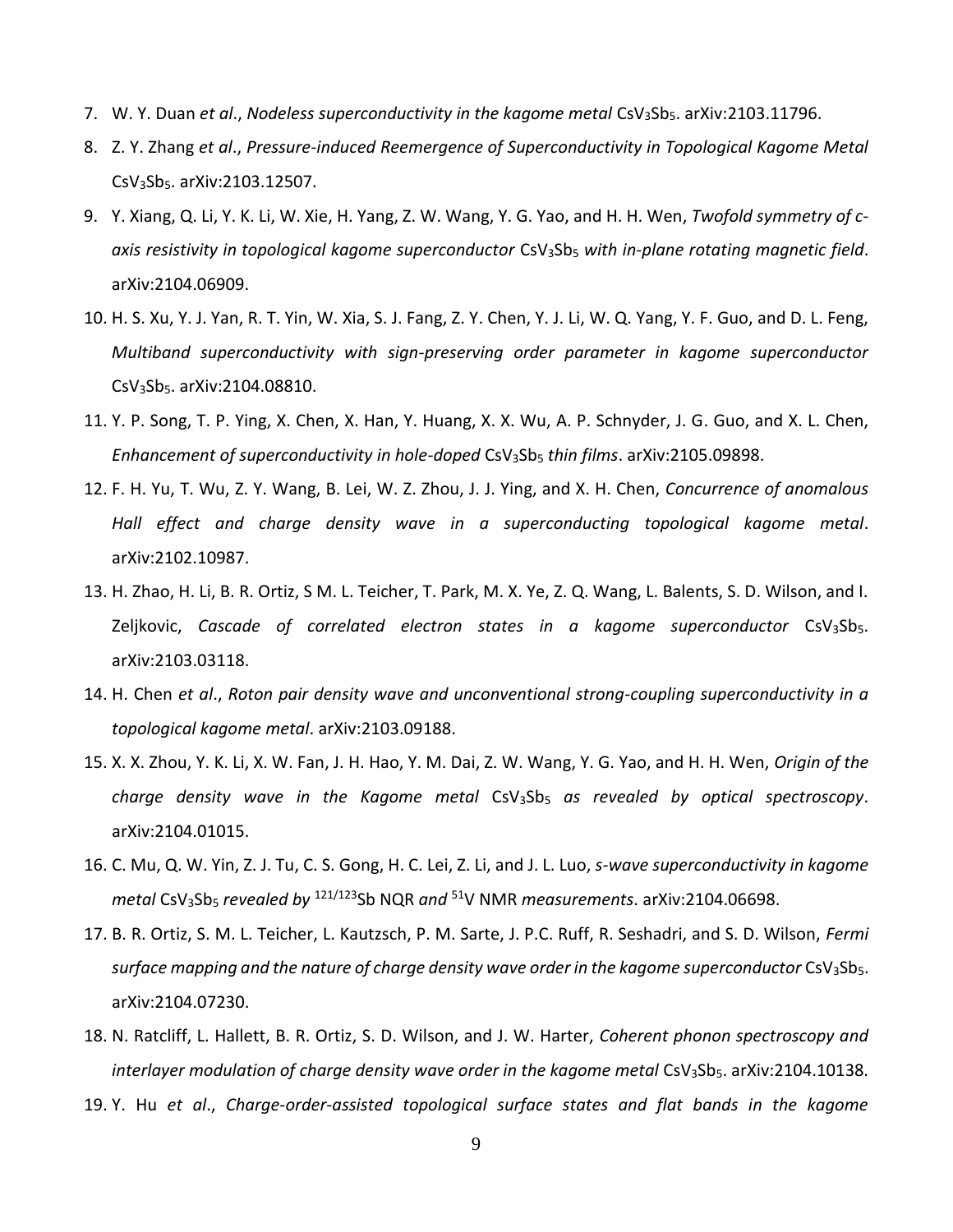*superconductor* CsV3Sb5. arXiv:2104.12725.

- 20. Z. W. Wang *et al*., *Anomalous transport and chiral charge order in kagome superconductor* CsV3Sb5. arXiv:2105.04542.
- 21. Z. W. Liang *et al*., *Three-dimensional charge density wave and robust zero-bias conductance peak*  inside the superconducting vortex core of a kagome superconductor CsV<sub>3</sub>Sb<sub>5</sub>. arXiv:2103.04760.
- 22. H. X. Li *et al*., *Observation of unconventional charge density wave without acoustic phonon anomaly in kagome superconductors* AV3Sb<sup>5</sup> (A= Rb, Cs). arXiv:2103.09769.
- 23. D. W. Song *et al*., *Orbital ordering and fluctuations in a kagome superconductor* CsV3Sb5. arXiv:2104.09173.
- 24. H. X. Tan, Y. Z. Liu, Z. Q. Wang, and B. H. Yan, *Charge density waves and electronic properties of superconducting kagome metals*. arXiv:2103.06325.
- 25. X. L. Feng, K. Jiang, Z. Q. Wang, and J. P. Hu, *Chiral flux phase in the Kagome superconductor* AV3Sb5. arXiv:2103.07097.
- 26. M. M. Denner, R. Thomale, and T. Neupert, *Analysis of charge order in the kagome metal* AV3Sb<sup>5</sup> (A=K,Rb,Cs). arXiv:2103.14045.
- 27. Y. P. Lin, and R. M. Nandkishore, *Complex charge density waves at Van Hove singularity on hexagonal*  lattices: Haldane-model phase diagram and potential realization in kagome metals AV<sub>3</sub>Sb<sub>5</sub>. arXiv:2104.02725.
- 28. Z. G. Wang *et al., Distinctive momentum dependent charge-density-wave gap observed in CsV<sub>3</sub>Sb<sub>5</sub> superconductor with topological Kagome lattice*. arXiv:2104.05556.
- 29. K. Nakayama, Y. K. Li, M. Liu, Z. W. Wang, T. Takahashi, Y. G. Yao, and T. Sato, *Multiple Energy Scales*  and Anisotropic Energy Gap in the Charge-Density-Wave Phase of Kagome Superconductor CsV<sub>3</sub>Sb<sub>5</sub>. arXiv:2104.08042.
- 30. Y. Fu *et al*., *Quantum transport evidence of topological band structures of kagome superconductor*  CsV3Sb5. arXiv:2104.08193.
- 31. E. Uykur, B. R. Ortiz, O. Iakutkina, M. Wenzel, S. D. Wilson, M. Dressel, and A. A. Tsirlin, *Low-energy optical properties of the non-magnetic kagome metal CsV*<sub>3</sub>Sb<sub>5</sub>. arXiv:2104.14022.
- 32. M. G. Kang, S. A. Fang, J. K. Kim, B. R. Ortiz, J. Yoo, B. G. Park, S. D. Wilson, J. H. Park, and R. Comin, *Twofold van Hove singularity and origin of charge order in topological kagome superconductor* CsV3Sb5. arXiv:2105.01689.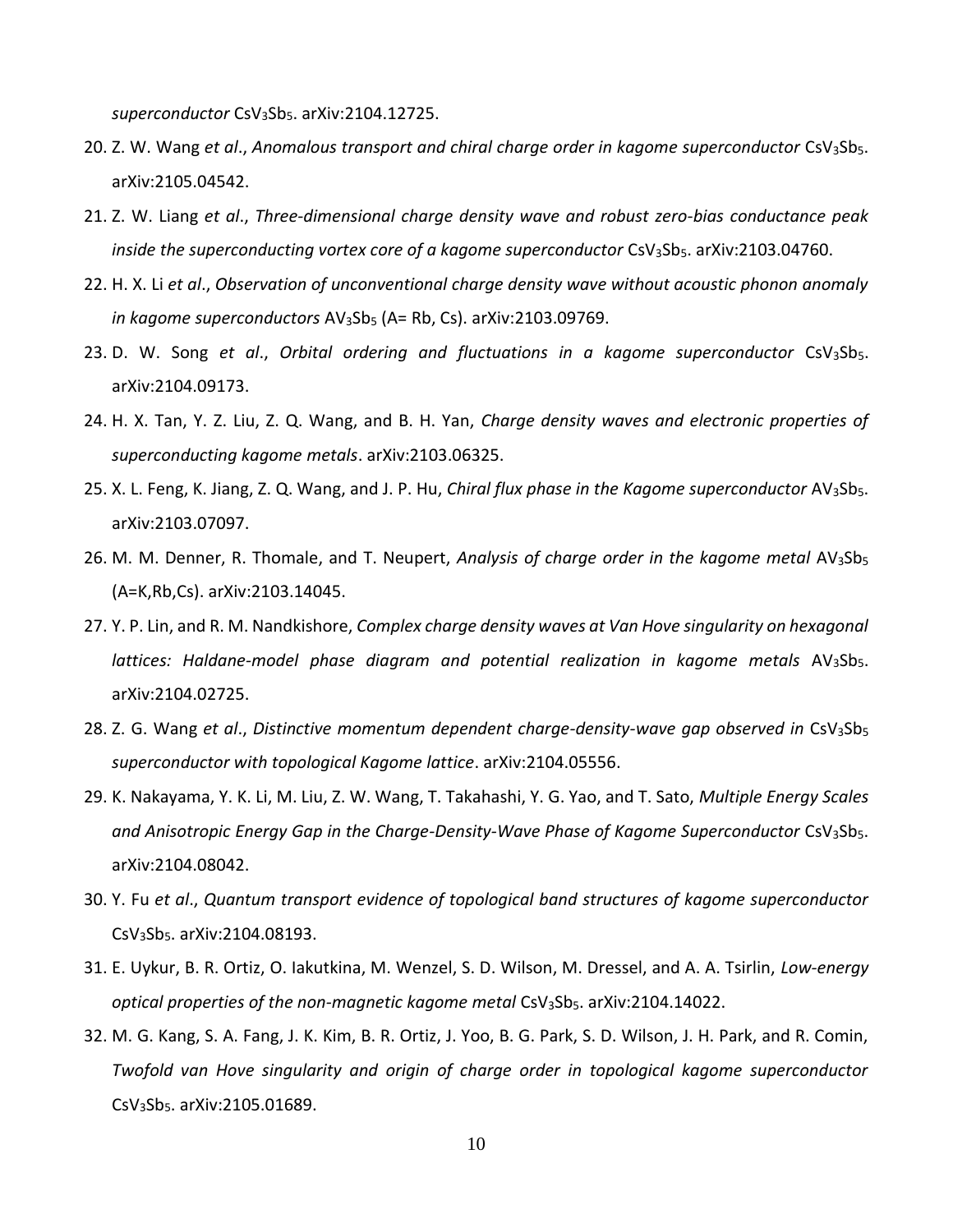- 33. B. Q. Song *et al., Competing superconductivity and charge-density wave in Kagome metal* CsV<sub>3</sub>Sb<sub>5</sub>: *evidence from their evolutions with sample thickness*. arXiv:2105.09248.
- 34. Z. H. Liu *et al*., *Temperature-induced band renormalization and Lifshitz transition in a kagome*  superconductor RbV<sub>3</sub>Sb<sub>5</sub>. arXiv:2104.01125.
- 35. S. Y. Cho *et al*., *Emergence of new van Hove singularities in the charge density wave state of a topological kagome metal* RbV3Sb5. arXiv:2105.05117.
- 36. S. Y. Yang et al., *Giant, unconventional anomalous Hall effect in the metallic frustrated magnet candidate,* KV3Sb5. Sci. Adv. **6**, eabb6003 (2020).
- 37. S. Y. Jang, R. Kealhofer, C. John, S. Doyle, J. S. Hong, J. H. Shin, Q. Si, O. Erten, J. D. Denlinger, and J. G. Analytis, *Direct visualization of coexisting channels of interaction in* CeSb. Sci. Adv. **5**, eaat7158 (2019).
- 38. J. J. Lee *et al*., *Interfacial mode coupling as the origin of the enhancement of T<sup>c</sup> in* FeSe *films on* SrTiO3. Nature **515**, 245 (2014).
- 39. A. Damascelli et al., *Fermi Surface, Surface States, and Surface Reconstruction in* Sr2RuO4. Phys. Rev. Lett. **85**, 5194 (2000).
- 40. J. Z. Zhao, W. K. Wu, Y. L. Wang, and S. Y. A. Yang, *Electronic correlations in the normal state of kagome*  superconductor KV<sub>3</sub>Sb<sub>5</sub>. arXiv: 2103.15078.
- 41. A. Damascelli, Z. Hussain, and Z. X. Shen, *Angle-resolved photoemission studies of the cuprate superconductors*. Rev. Mod. Phys. **75**, 473 (2003).
- 42. S. Gerber *et al., Three-dimensional charge density wave order in* YBa<sub>2</sub>Cu<sub>3</sub>O<sub>6.67</sub> at high magnetic fields. Science **350**, 949 (2015).
- 43. Y. Hu *et al*., *Spectroscopic Evidence for Electron-Boson Coupling in Electron-Doped* Sr2IrO4. Phys. Rev. Lett*.* **123**, 216402 (2019).
- 44. S. Y. Zhou, D. A. Siegel, A. V. Fedorov, and A. Lanzara, *Metal to Insulator Transition in Epitaxial Graphene Induced by Molecular Doping*. Phys. Rev. Lett. **101**, 086402 (2008).
- 45. G. Kresse, and J. Hafner, *Ab initio molecular-dynamics simulation of the liquid metal -amorphoussemiconductor transition in germanium*. Phys. Rev. B **49**, 14251 (1994).
- 46. G. Kresse, and J. Furthmuller, *Efficient iterative schemes for ab initio total-energy calculations using a plane-wave basis set*. Phys. Rev. B **54**, 11169 (1996).
- 47. G. Kresse, and J. Furthmuller, *Efficiency of ab-initio total energy calculations for metals and semiconductors using a plane-wave basis set.* Comput. Mater. Sci. **6**, 15 (1996).